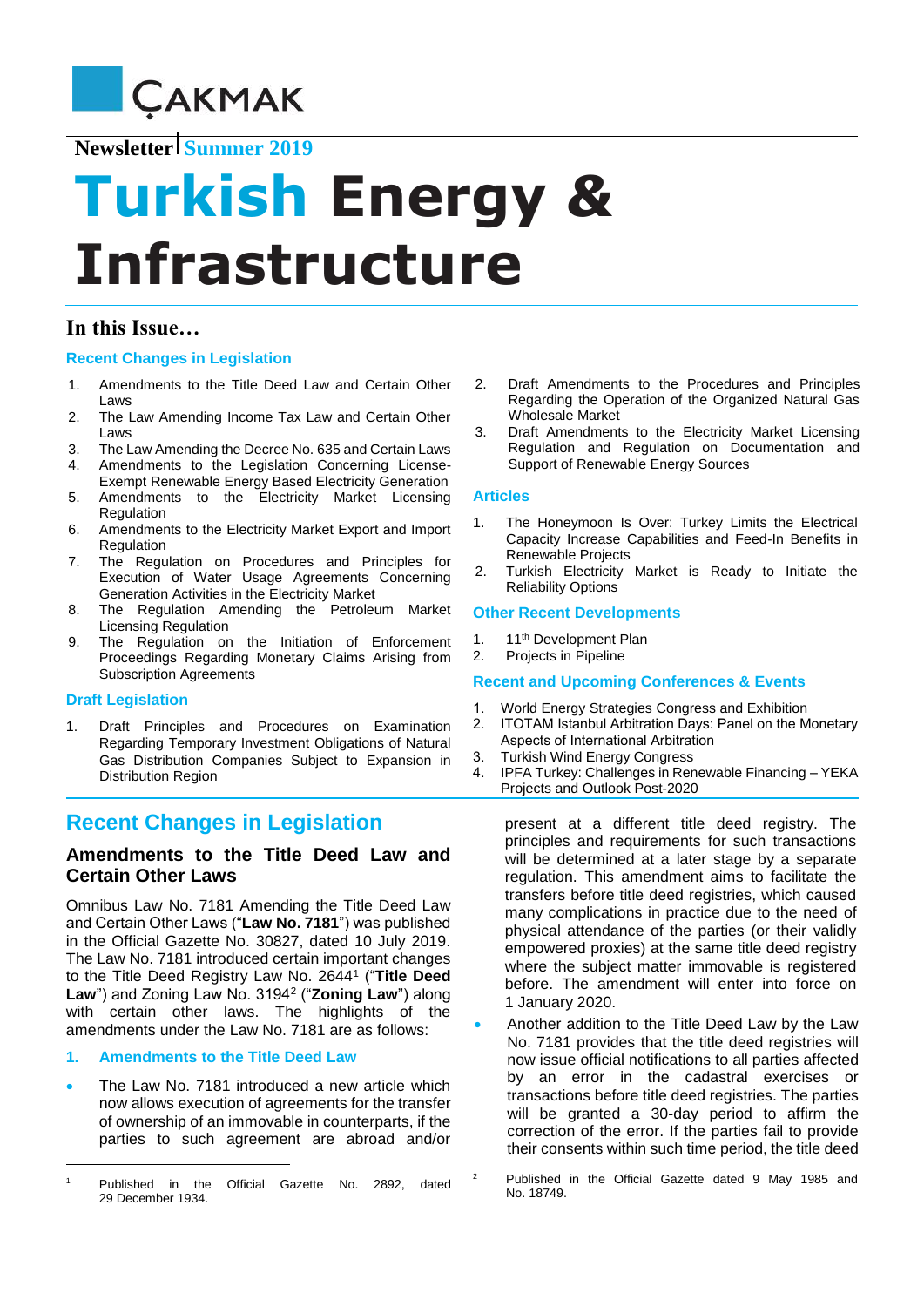registry will correct its records *ex-officio*, and the parties will be eligible to litigate such correction within 60 days of a secondary receipt, this time notifying the completion of the correction.

- An amendment was introduced to Article 883/2 of the Turkish Civil Code No. 4721<sup>3</sup>, which provides that mortgages established for a definite term shall be deregistered with the application of the owner of the immovable upon expiry of such definite term, provided that an execution office does not notify the relevant title deed registry on an enforcement proceeding initiated for the foreclosure of such mortgage in 30 days starting from its expiration. In addition, the Law No. 7181 introduced a Provisional Clause to the Title Deed Law stating that such 30 day period commences with the Law No. 7181's date of entry into force, i.e., 1 January 2020, for the mortgages that expire prior to that date.
- The Law No. 7181 abolished the requirement under the Title Deed Law mandatorily requesting passport sized photographs of natural persons executing official deeds or agreements at title deed registries, either on behalf of themselves or acting as proxies.

#### **2. Amendments to the Zoning Law**

- One amendment to the Zoning Law provides that the privately-owned immovable used for development readjustment shares (*düzenleme ortaklık payı*) under implementation zoning plans are to be expropriated; however, the owners may apply for permission from the relevant authorities to establish a private-facility over those immovable in accordance with their intended purpose under the zoning plans until the expropriation process is completed. That being said, no construction may be made if the relevant legislation does not permit any construction over those immovable, despite the fact that the already constructed buildings may be preserved until the expropriation process concludes. The expropriation process for such immovable must be completed within five years, and such term may only be extended once for an additional year. The Ministry of Environment and Urban Planning ("**Ministry of Environment**") will issue a regulation detailing the procedures and requirements for this purposes.
- An addition to Article 37 of the Zoning Law stipulates that open-air parcels may be operated as parking lots by conducting certain alterations on the parcels, with the consent of its owners and by obtaining the required permits from relevant authorities.
- Another important addition to the Zoning Law sets forth that owners of buildings bearing the risk of collapsing will be notified by the relevant

municipalities within three days following the detection of the risk. If the owners may not be reached to officially serve such notifications, the notification will be published on the website of the relevant administration for a period of 30 days, and the notification will be deemed served on the expiry of such 30 days. If the owners fail to remedy the danger such building possesses within 30 days of the serving of the notification, the relevant municipality will demolish such building and collect the expenses from the owners with a 20% additional fee of the expenses.

 Lastly, upon the suggestion of the Ministry of Environment, the President is now authorized to determine the borders and coordinates of a parcel having multiple owners if (i) there is a discrepancy between the records and the actual ground of such parcel, (ii) such parcel had been divided in practice without reflecting/correcting such division in the records, and/or (iii) the owner of such parcel is different from the users, and if such disputes may not be resolved by individual lawsuits.

## **The Law Amending Income Tax Law and Certain Other Laws**

Law No. 7186 Amending Income Tax Law and Certain Other Laws ("**Law No. 7186**") was published in the Official Gazette No. 30836 (*bis*), dated 19 July 2019. Important novelties that the Law No. 7186 brought to the Health PPP Law No. 6428<sup>4</sup>, Banking Law No. 5411<sup>5</sup>, Capital Markets Law No. 6362<sup>6</sup>, and Electricity Market Law No. 6446<sup>7</sup> are summarized below:

#### **1. Amendments to the Health PPP Law**

## **a. Contract Price Definition**

The Health PPP Law already provides that the term "Price" means the total price to be paid to a contractor in consideration of availability of the facilities ("**Availability Price**") and provision of the services.

The Law No. 7186 additionally brought a definition for the term "Contract Price" which states that the Contract Price means the total net present value of the Price to be paid during the operational term. The calculation method for the "net present value" is to be provided under the secondary legislation.

#### **b. Decrease in the Contract Price**

Article 4(9) of the Health PPP Law states that the project agreements can be amended with the approval of the Minister of Health in case (i) a force majeure event, state of emergency or any other event which affects implementation of the agreement occurs, or (ii) an amendment is required in order to ensure due implementation of the agreement.

- <sup>6</sup> Published in the Official Gazette No. 28513, dated 30 December 2012.
- <sup>7</sup> Published in the Official Gazette No. 28603, dated 30 March 2013.

 $\overline{\mathbf{3}}$ Published in the Official Gazette No. 24607, dated 8 December 2001.

Published in the Official Gazette No 28582, dated 9 March 2013.

<sup>5</sup> Published in the Official Gazette No. 25983 (*bis*), dated 1 November 2005.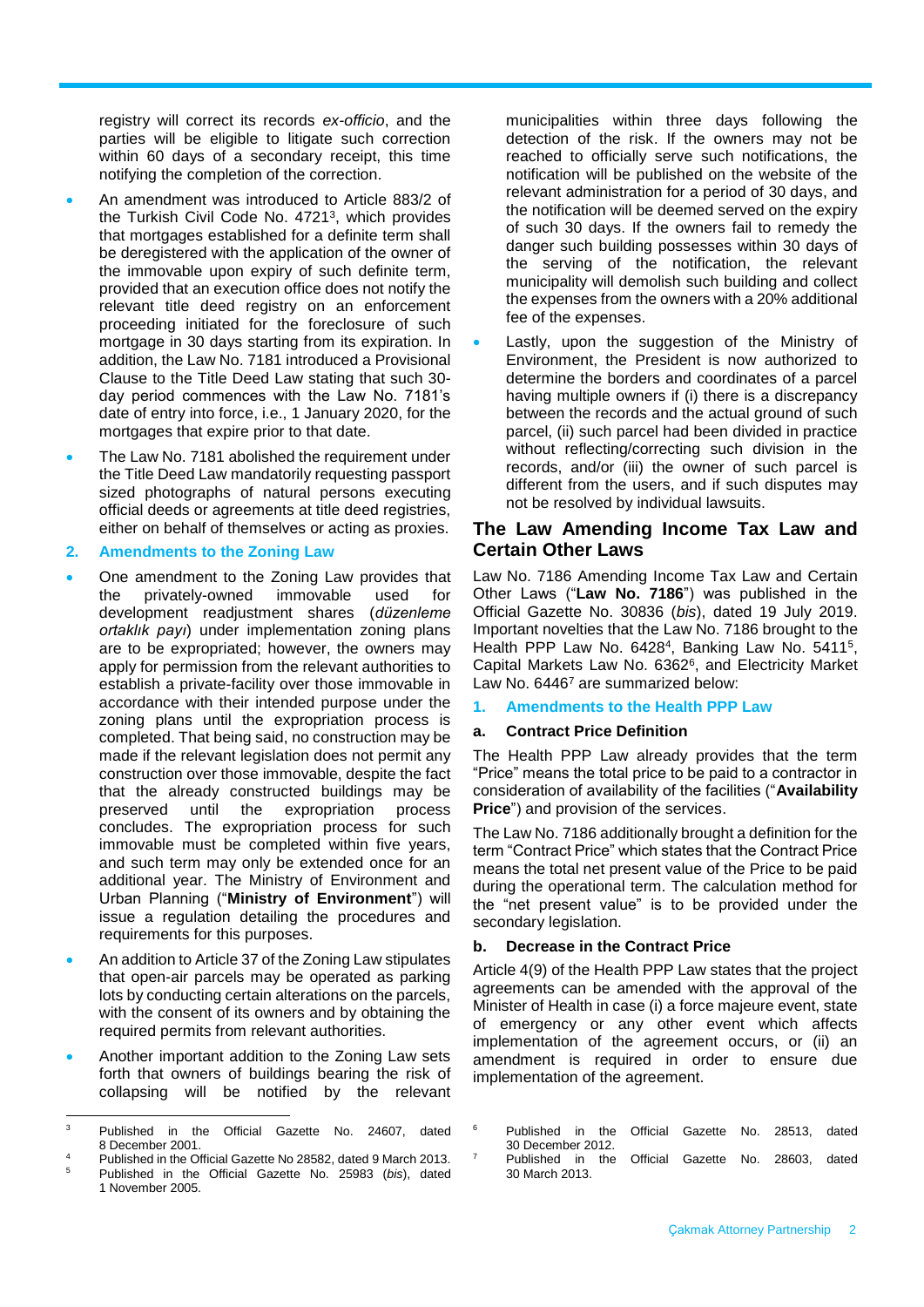Prior to the Law No. 7186, change in the Price/Contract Price was not allowed under these circumstances. The Law No. 7186 amended Article 4(9) of the Health PPP Law in order to allow to make decreases in the "Contract Price" within the scope of the changes in the project agreements under the above mentioned circumstances. In addition, it paves the way for readjustment of the base and ceiling values determined for the Availability Price under the project agreements.

#### **c. Existing Projects**

The Law No. 7186 states that mentioned amendments will be applicable for the existing projects which have been tendered and/or contracted before its effective date.

#### **2. Amendments to the Banking Law – Financial Restructuring**

The Banking Regulation and Supervision Agency has already issued the Financial Debts Restructuring Regulation to assist troubled borrowers to restructure their loans, mainly due to devaluation of the Turkish Lira. In addition, Financial Restructuring Framework Agreement has been prepared and signed with the relevant creditor institutions. However, the need for a law on the financial restructuring, which would serve as the legal basis for the Regulation and the Framework Agreement, has been long discussed in the market.

The Law No. 7186 added "Temporary Article 32" to the Banking Law No. 5411 in order to provide a legal ground for financial restructuring ("**Restructuring Article**"). Important novelties that are brought by the Restructuring Article can be summarized as follows:

- In addition to the banks, financial leasing, factoring and finance companies, and other financial institutions; special purpose vehicles and investment funds that are established by the creditors for debt collection purposes are also listed as creditors.
- It is explicitly provided that write-offs of the principle amount and other receivables or reduction of collaterals for the purposes of financial restructuring do not constitute embezzlement.
- Certain tax exemptions and other incentives are introduced, such as exemption to (i) the stamp tax, (ii) the resource utilization support fund, (iii) the banking and insurance transaction tax, (iv) and other levies and charges including the legal charges. However, if the debts of a debtor become subject to financial restructuring again within two years, mentioned tax exemptions and incentives will not apply.

The Restructuring Article will be effective for two years following its effective date (19 July 2019) and the President is authorized to extend this period for another two years.

## **3. Amendments to the Capital Markets Law**

The Law No. 7186 added paragraph (4) to the Article 31 of Capital Markets Law No. 6362 in order to extend the scope of documents which show acknowledgement of debt under the Article 68(1) of Bankruptcy and Enforcement Law No. 2004. Accordingly, the documents issued by the Central Securities Depository of the Turkish capital markets (MKK) and given to the beneficiaries due to default of the issuers regarding relevant debt instruments will be deemed as acknowledgement of debt. This amendment became effective on 19 July 2019.

#### **4. Amendments to the Electricity Market Law**

#### **a. Extension for Connection Agreements of License-Exempt Power Plants**

The Law No. 7186 added "Temporary Article 25" to the Electricity Market Law No. 6446 in order to provide 120-day time extension for completion of the licenseexempt renewable energy based generation facilities which have an installed capacity up to 5 MW and which have not been completed in due time. This amendment became effective on 19 July 2019.

#### **b. Extension for Renewable Energy and Domestic Coal Based Facilities**

The Law No. 7186 added "Temporary Article 26" to the Electricity Market Law No. 6446 in order to extend the validity periods of the rights and obligations arising from the transfer agreements and electricity sale agreements of the renewable energy resource area projects and domestic coal power plants which have been previously tendered out. This time extension provides an additional 36 months for completion of the relevant projects. The amendment became effective on 19 July 2019; however, it will be applicable as of 17 January 2019.

## **The Law Amending the Decree No. 635 and Certain Laws**

The Law No. 7176 Amending the Decree No. 635 and Certain Laws ("**Law No. 7176**") was published in the Official Gazette No. 30799, dated 12 June 2019 and became effective on the same date. Among others, the Law No. 7176 amended the Mining Law No. 3213<sup>8</sup> ("**Mining Law**") and Geothermal Resources and Natural Mineral Waters Law No. 5686<sup>9</sup> ("**Law No. 5686**").

The major amendments made by the Law No. 7176 are as follows:

 It is explicitly set forth that the novelties to State royalty ratios brought with the Law No. 7164 Amending the Mining Law, Certain Laws and

Published in the Official Gazette No. 18785, dated 15 June 1985.

Published in the Official Gazette No. 26551, dated 13 June 2007.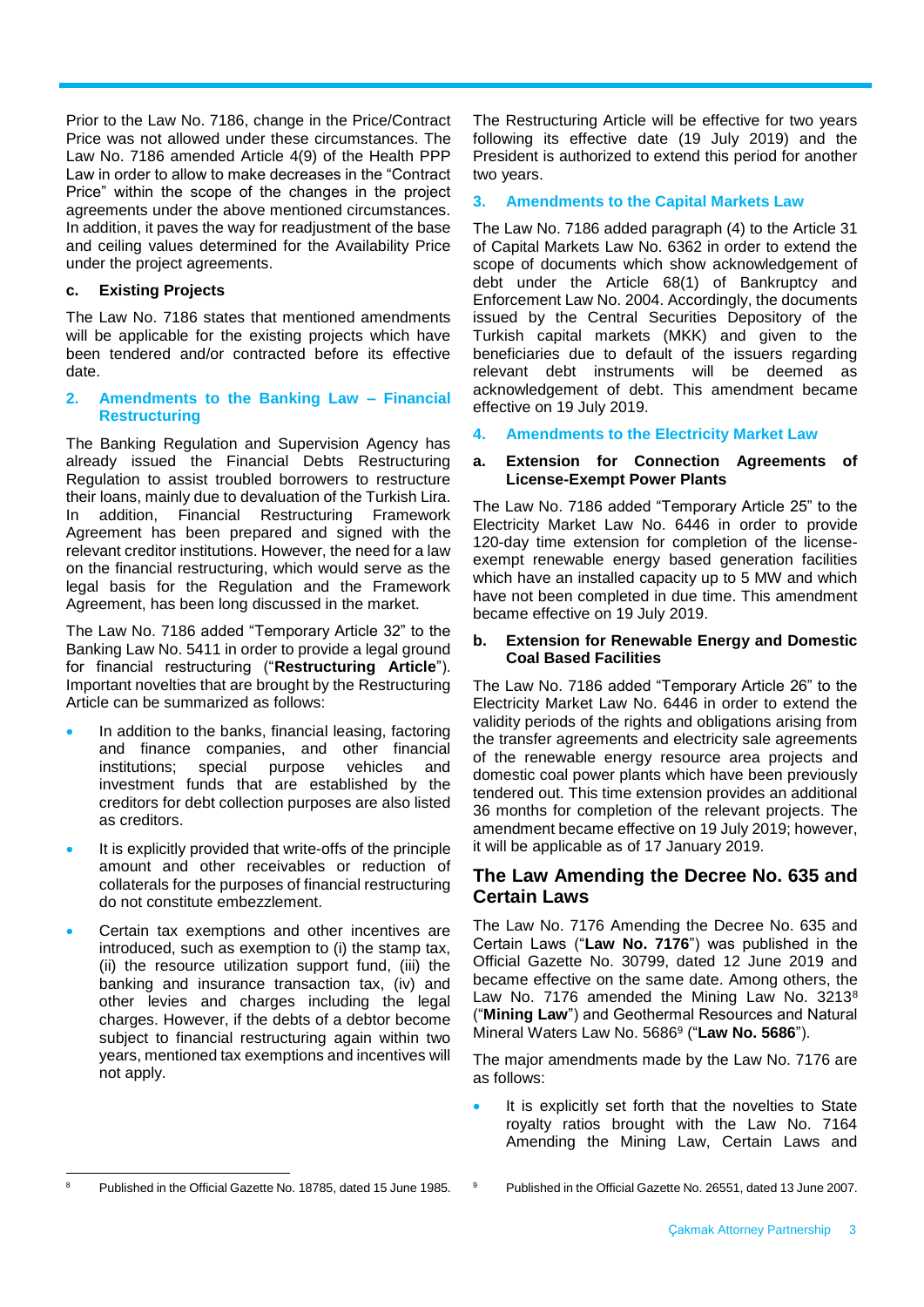Statutory Decrees<sup>10</sup> ("**Law No. 7164**") will not apply to the statement, accrual and collection of the State royalties pertaining to the year 2018. Under the Law No. 7164 published on 28 February 2019, the royalty payment ratio for Group II(b) minerals was increased from 4% to 4,5%; and for Group IV minerals, except for gold, silver, platinum, copper, lead, zinc, chrome, aluminum and uranium oxide, the royalty payment ratio was increased from 2% to 3%.

- For the purpose of prevention of cost increases in underground mining works, the coal prices can now be taken into consideration whilst determining the amount of subsidies. These subsidies are provided for (i) the royalty holders that executed agreements, which were effective as of 11 September 2014 and are still in force, within the scope of the Public Procurement Contracts Law No. 4735<sup>11</sup> for the underground mining works of the public institutions and the royalty holders operating as per royalty agreements executed under the Mining Law, and (ii) the natural persons and private legal entities that are operating underground mining sites for lignite and hard coal only, and the royalty holders of the subsidiaries of the public institutions that are operating underground mining sites as per royalty agreements, which were effective as of 11 September 2014 and are still in force.
- For minerals having their resource and reserve reports prepared by the General Directorate of Mineral Research and Exploration before 28 February 2019, finder's right in favor of the General Directorate of Mineral Research and Exploration will be issued if an application is filed in this regard to the General Directorate of Mining and Petroleum Affairs at the latest within six months following the effective date of the Law No. 7176, i.e., 12 June 2019.
- In the case of an overlap of multiple investments falling within the scope of the Law No. 5686, the committee to be established for resolution of overlaps has been rearranged and the Ministry of Energy and Natural Resources has been authorized to resolve the matter after taking the opinion of the relevant ministry. A similar regulatory change was also introduced to the Mining Law with the Law No. 7164. Under the Law No. 7164, the committee that was required to be established as per Article 7 of the Mining Law in the case of an overlap of multiple investments had been abolished with the aim of reducing bureaucratic barriers, and the respective committees' powers were transferred to the Ministry

of Energy and Natural Resources in order to facilitate the process.

## **Amendments to the Legislation Concerning License-Exempt Renewable Energy Based Electricity Generation**

Legislation on license-exempt electricity generation has been changed by

- (i) the Regulation on License-Exempt Electricity Generation, published in the Official Gazette and became effective on 12 May 2019, ("**License-Exempt Regulation**") which repeals and replaces the previous regulation on the same, and
- (ii) the Communiqué Repealing the Implementation Communique on License-Exempt Electricity Generation, published in the Official Gazette and became effective on 12 May 2019, which repeals the previous communiqué on the same<sup>12</sup> ("**License-Exempt Communiqué**").

Important changes brought by the License-Exempt Regulation and the License-Exempt Communiqué concerning the renewable energy based electricity generation facilities with a capacity up to 5 MW, which are exempt from the licensing requirement under Article 14 of the Electricity Market Law No. 6446<sup>13</sup> and the President Decision No. 1044 and dated 9 May 2019<sup>14</sup> ("**Facilities**") are summarized below:

#### **1. Increased Minimum Consumption Requirement**

The License-Exempt Regulation provides that installed capacity of the Facilities cannot be more than the capacity of the associated consumption facility stated under the relevant system connection agreement. Previously, it was allowed to establish the Facilities with a maximum installed capacity up to 30 times of the capacity of the associated consumption facility.

#### **2. Excess Electricity**

The License-Exempt Regulation does not change existing purchase and price guarantees. Accordingly, the authorized supply companies are under the obligation to purchase excess electricity generated by the Facilities, based on the price guarantee provided under the Renewable Energy Law No. 5346 for the first 10 years of operation.

(i) Default of the Relevant Supply Company in Payments: Previously, the interest rate stated under Article 51 of Law No. 6183 Concerning Procedures for Collection of Public Receivables<sup>15</sup> (currently 2%) was applicable for defaults of the authorized supply companies in excess electricity

to the repealed communiqué under the legislation, shall be deemed as made to the License-Exempt Regulation.

- 13 Published in the Official Gazette No. 28603, dated 30 March 2013.
- 14 15 Published in the Official Gazette No. 30770, dated 10 May 2019.
- Published in the Official Gazette No. 8469, dated 28 July 1953.

<sup>10</sup> Published in the Official Gazette No. 30700, dated 14 February 2019.

<sup>11</sup> Published in the Official Gazette No. 24648, dated 22 February 2002.

 $12$  The License-Exempt Communiqué does not include any provision other than the one repealing the previous communiqué. The Regulation provides that all of the references that are made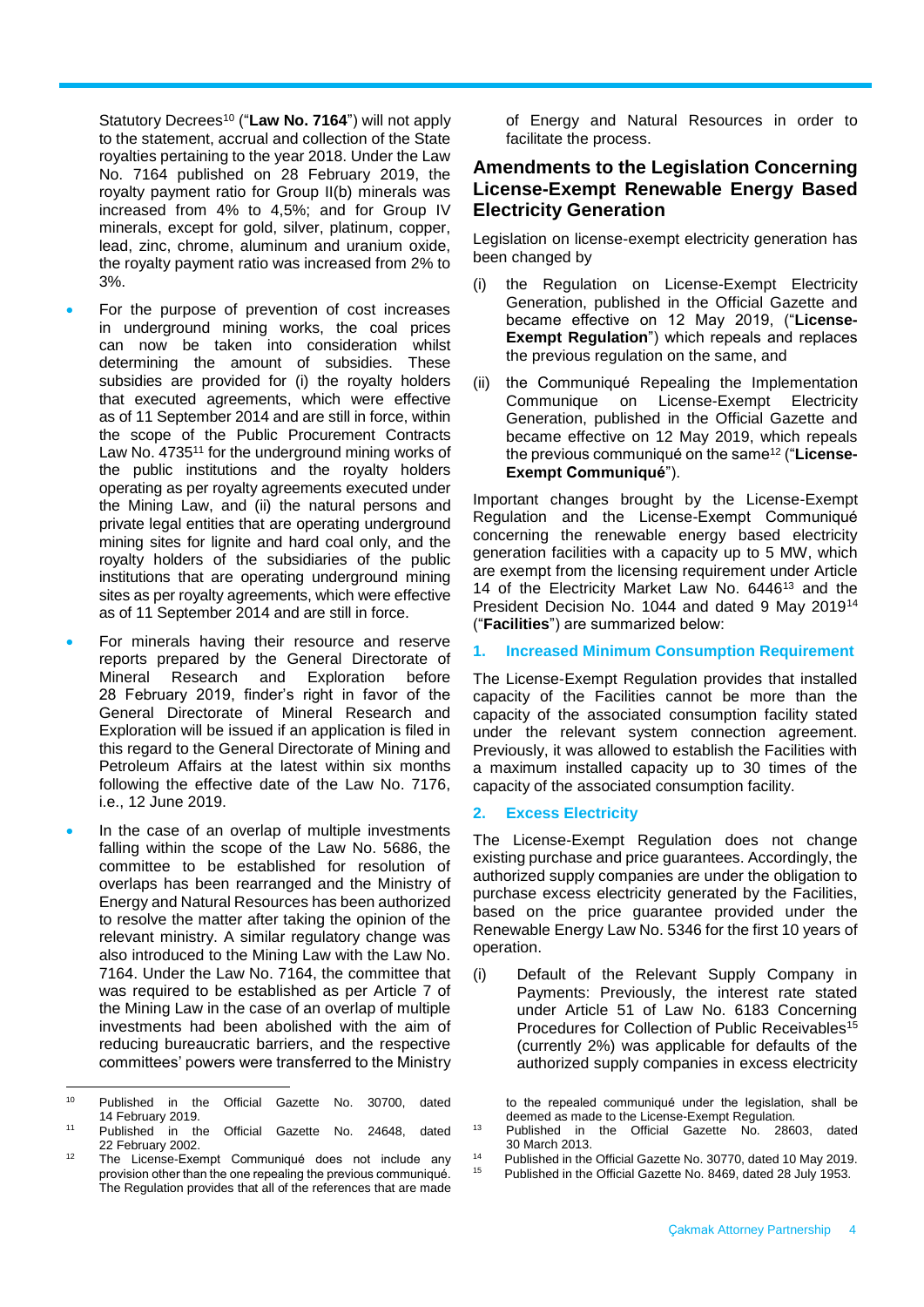payments. The License-Exempt Regulation increased this rate by two times.

(ii) Monthly Settlement: The License-Exempt Regulation additionally introduced a new monthly settlement process for the excess electricity. This new settlement method is expected to allow the Facilities to utilize from the excess electricity that they generate on holidays and protect them from price fluctuations.

#### **3. Distance Requirement**

Previously, the distance between a Facility and the transformer that it will be connected to could not be more than (i) 5 km air distance and 6 km project distance for the Facilities with an installed capacity equal to or less than 0.499 MW and (ii) 10 km air distance and 12 km project distance for the Facilities with an installed capacity more than 0.5 MW.

The License-Exempt Regulation repealed this requirement; however, the Facilities still must be within the distribution region of the associated consumption facility.

#### **4. New Restriction for Solar-Based Facilities**

The License-Exempt Regulation provides that the solar energy based Facilities can only be established as rooftop and facade installations. Therefore, ground mounted solar power plants are no longer exempt from the licensing requirement.

#### **5. Step-in Rights of the Lenders**

Previously, step-in right of the lenders was recognized as an exception for facility transfer prohibition that is applied until temporary acceptance of the Facilities. The License-Exempt Regulation repealed this exception. Therefore, transfer of the Facilities is no longer possible until the temporary acceptance, even if the lenders have the right to request the transfer under their financing agreements.

## **6. Supervision and inspection**

The License-Exempt Regulation authorizes Energy Market Regulatory Authority for supervision and inspection of the Facilities, instead of the relevant network operator or authorized supply company. The authority and duty of the relevant network operator or authorized supply company in this scope is now limited to reporting.

#### **7. Implementation of the Changes for the Existing Facilities**

Pursuant to Provisional Article 2 of the License-Exempt Regulation, continuing procedures and new requests regarding the Facilities for which (i) the right to receive a call letter has been granted, (ii) a call letter has been received, or (iii) a system connection agreement has been signed prior to the effective date of the License-Exempt Regulation (12 May 2019), shall be concluded in accordance with the License-Exempt Regulation.

## **Amendments to the Electricity Market Licensing Regulation**

The Regulation Amending the Electricity Market Licensing Regulation ("**Amending Licensing Regulation**") came into force via its publishing in the Official Gazette No. 30826, dated 9 July 2019. The Amending Licensing Regulation is in conformity with the draft published by Energy Market Regulatory Authority ("**EMRA**") which was addressed in the [2019 Spring Issue](http://www.cakmak.av.tr/newsletters/Newsletter2019Spring.pdf) of our Newsletter.

The main purpose of the amendments is to accelerate the licensing procedures by using electronic means of communication. Accordingly;

- EMRA will establish an electronic platform ("**EMRA Application System**") and the applications related to preliminary license and license will be made using this platform. EMRA will further determine the types of applications that will be required to made in writing and the applications to be made using the EMRA Application System will be allowed to be made in writing until 31 December 2019.
- Applicants and license holders will be required to appoint an authorized person to use the EMRA Application System and notify EMRA accordingly.
- They will also be required to register with the National Electronic Notification System ("**UETS**") to receive the notifications to be made by EMRA. Preliminary license holders and license holders will need to fulfil such registration requirement within six months as of the entry into force of the Amending Licensing Regulation, even if they do not intend to make any applications before EMRA.

## **Amendments to the Electricity Market Export and Import Regulation**

The Regulation Amending the Electricity Market Export and Import Regulation was published in the Official Gazette No. 30859, dated 15 June 2019 and became effective on the same date. Important changes brought by this Regulation are as follows:

- Electricity import and export activities between the governments are now carried out by Elektrik Üretim A.Ş. (**"EÜAŞ"**) instead of Türkiye Elektrik Ticaret ve Taahhüt A.Ş. (**"TETAŞ"**). EÜAŞ is now also entitled to carry out electricity import and export activities as well as electricity trade off within the scope of the intergovernmental agreements.
- In addition to the capacity allocation-related tenders announced by the system operator, supply license holders, which are willing to export electricity through interconnected line capacity, can now participate in the capacity allocation-related tenders announced by the international organizations pursuant to Article 8(4) of the Electricity Market Law No. 6446 for the purpose of export of the electricity.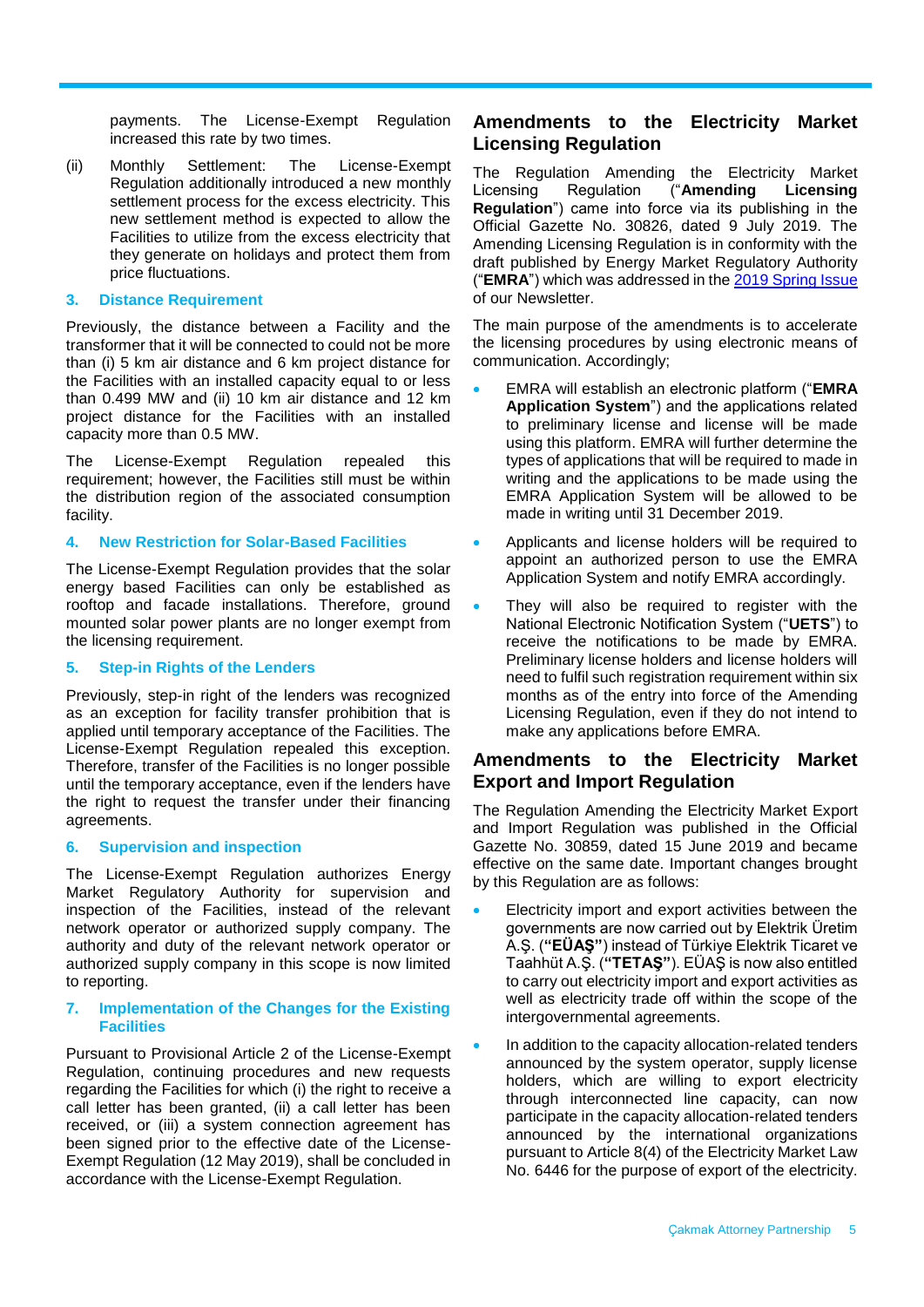The said international organizations are entitled to determine the amount of the security for this tender process. Furthermore, the capacity to be allocated to a supply license holder cannot exceed its operational installed capacity amount.

 In case of multiple applications to the same line, applications will be also notified to the system operator in order to be decided.

## **The Regulation on Procedures and Principles for Execution of Water Usage Agreements Concerning Generation Activities in the Electricity Market**

The Regulation on Procedures and Principles for Execution of Water Usage Agreements Concerning Generation Activities in the Electricity Market ("**Water Usage Regulation**") was published in the Official Gazette No. 30802, dated 15 June 2019 and became effective on the same date. This Regulation brought certain changes to the water usage agreements executed between General Directorate of State Hydraulic Works ("**DSİ**") and license holders and abolished the Regulation on Procedure and Principles for the Execution of Water Usage Agreement Concerning Generation Activities in Electricity Market ("**Abolished Water Usage Regulation**") which was published in the Official Gazette No. 29274, dated 21 February 2015. The novelties brought by the Water Usage Regulation are summarized below:

- The applicant for the license of electricity generation facilities based on hydraulic resources shall submit the letter of guarantee at least for three years at the application stage and this practice was also valid under the Abolished Water Usage Regulation. However, another letter of guarantee at least for two years before the provisional acceptance is now also required under the Water Usage Regulation. In case the final acceptance cannot be obtained in due time under the letter of guarantee, the applicant shall require to renew the letter of guarantee or submit a new letter of guarantee.
- The letter of guarantee shall be recorded as revenue and in addition to the applicant company, the Water Usage Regulation imposes that its direct or indirect shareholders, chairman and members of the board of directors or managers of the company cannot apply again for such project, in case;
	- (i) the applicant does not submit the feasibility study, the revised feasibility study and/or additional report in due time,
	- (ii) the applicant renounces to complete the application,
	- (iii) the application for the pre-license is refused, cancelled or deemed to not being made by the Energy Market Regulatory Authority ("**EMRA**").
- Unlike the Abolished Water Usage Regulation's provisions, it is not required to execute a water usage agreement for license-exempt hydraulic generation facilities.
- The Water Usage Regulation does not provide any evaluation period for the feasibility study by DSİ which was the 90 day-period under the Abolished Water Usage Regulation; however, it limits the period granted for the submission of the additional report up to 30 days.
- The Water Usage Regulation also brought a new payment schedule concerning facility cost to be paid to DSİ and states that the first milestone of the payment shall be deposited after five years following the provisional acceptance of the facility is completed.
- The Water Usage Regulation brought certain new obligations imposed on the license and/or prelicense holder of the hydraulic generation facility, and those additional obligations are to;
	- (i) not change the commercial title of the company until the notice concerning its qualification to execute the water usage agreement is served to EMRA,
	- (ii) not change, directly or indirectly, the corporate structure of the company except for the reasons concerning the inheritance and bankruptcy and provisions foreseen under the Electricity Market Licensing Regulation, not transfer its shares, refrain from the transactions in the same nature with the transfer of shares, incorporate such obligations under the articles of association of the company until the issuance of the license,
	- (iii) obtain permit, license, approval and perform all other obligations under the applicable law concerning activity to be performed as per the water usage agreement.
- The municipalities may apply for the installation of hydraulic power plants under the legislation of license-exempt generation up to 300 kW installed capacity, while the Abolished Water Usage Regulation has remained silence on the limitation for the installed capacity.
- The scope of license-exempt generation activities of municipalities is extended under the Water Usage Regulation. While municipalities were only applying for the installation of hydraulic power plants over the dam used for drinking water, water-distribution pipeline or waste water-distribution pipeline pursuant to the Abolished Water Usage Regulation; they may apply for the installation of hydraulic power plants over any hydraulic resources located within the municipal boundaries and approved by DSİ under the Water Usage Regulation.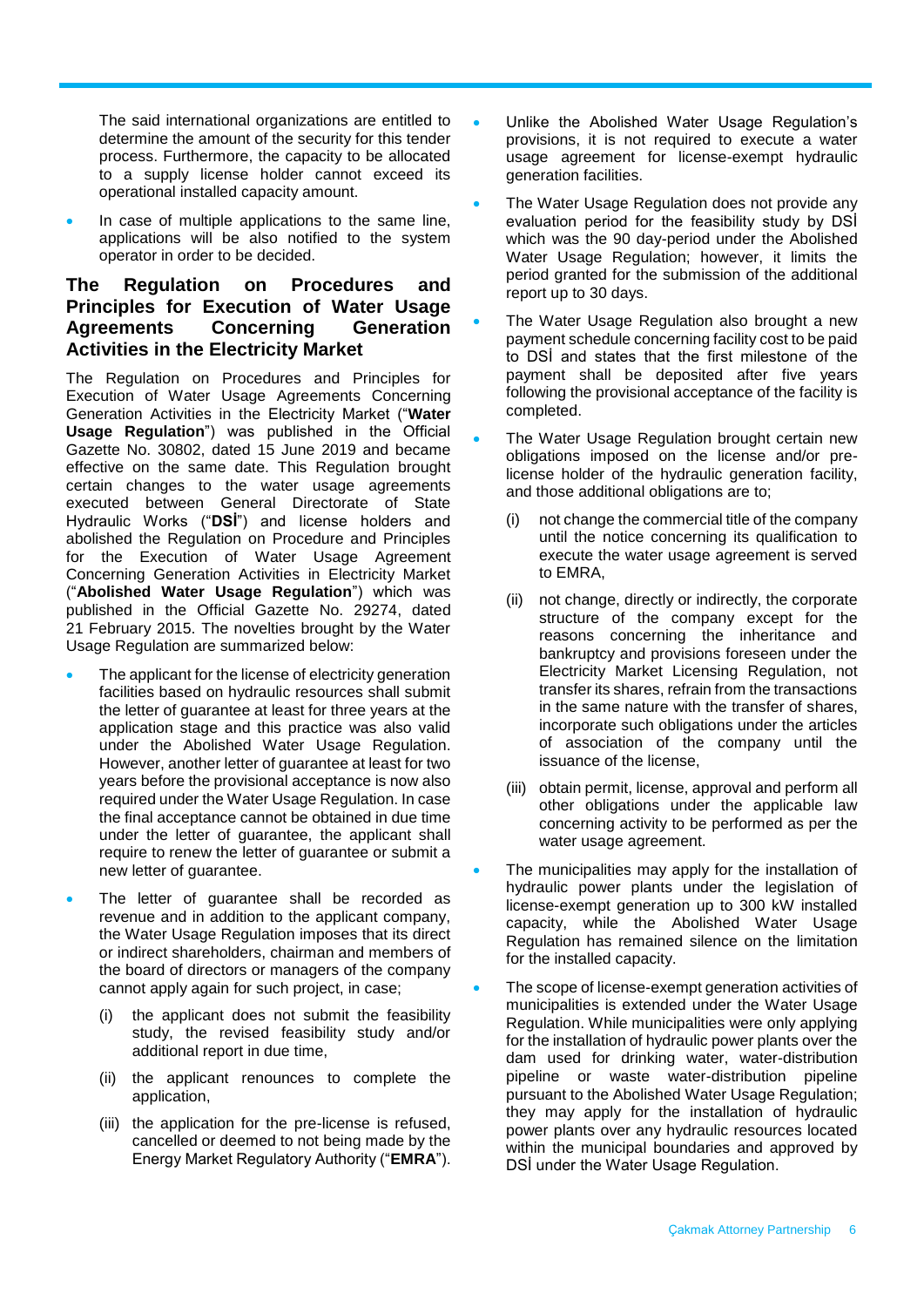- The companies, more than 50% of shares of which are held by municipalities may also apply for the installation of hydraulic power plants within the context of license-exempt generation; however, such application is limited to only certain hydraulic resources, i.e., the dam used for drinking water, water-distribution pipeline or waste waterdistribution pipeline. The Abolished Water Usage Regulation did not regulate the subsidiaries of the municipality as the market participant within the context of the Water Usage Regulation.
- The offer for the contribution to hydraulic resources is limited to TRY 10,000/MWh at minimum, whereas this minimum amount was determined as TRY 1,000/MWh under the Abolished Water Usage Regulation.

## **The Regulation Amending the Petroleum Market Licensing Regulation**

The Regulation Amending the Petroleum Market Licensing Regulation<sup>16</sup> ("**Amending Licensing Regulation**") was published in the Official Gazette No. 30826, dated 9 July 2019 and except for specific amendments, it became effective on the same date. The amendments and novelties brought by the Amending Licensing Regulation are as follows:

- Definitions of national marker, production, producer and dealership organization have amended. Minimum five dealership requirement to constitute a dealership organization is abolished.
- License holders are clearly obliged to ensure the capital thresholds stated in Article 3 of the Amending Licensing Regulation and previous capital thresholds are doubled. The doubled thresholds will become effective as of 1 January 2020.
- In the lube oil licensing applications, production competence score for the facilities that are subject to applications is increased to 55%, in case the facilities aim to produce base oil from waste lube oil. This novelty will become effective as of 1 January 2020. However, the facilities which have lube oil license as of 9 July 2019 and aim to produce base oil from waste lube oil, have to submit their capacity reports including 55% production competence score, until 1 January 2020.
- From now on, Energy Market Regulatory Authority ("**EMRA**") does not have to notify the relevant parties in writing, regarding the licensing process.
- Licenses will be cancelled in cases of finalization of the bankruptcy, termination of the legal entity due to any reason including merger and acquisition and

distributor license holders' failure to constitute the dealership organization within the prescribed time.

- Refinery license holders are obliged to comply with procedures and principles determined by the Board of EMRA, in their local crude oil purchases.
- Lube oil license holders are obliged to comply with the standards and technical regulations for the production and export of lube oil and for the facilities that aim to produce base oil from waste lube oil, and to obtain TSE Service Competence Certificate that are specified in the Article 9 of the Amending Licensing Regulation. Lube oil license holders cannot produce or use the productions that are not stated in the capacity report, for the production purposes.
- Dealership organization is recomposed. Distribution license holders have to constitute a dealership organization with at least 10 dealers within the first three months, at least 25 dealers within the first six months and at least 50 dealers within the first year, as of the license date. If the numbers of dealers drop to the below of these thresholds, the distribution license holders have to reach the required threshold again within 30 days. Existing distribution license holders are obliged to constitute such dealership organization as of 1 January 2020.
- Licenses of the dealers without station will not be issued as of 9 July 2019 and existing licenses of the dealers without station will not be extended.

## **The Regulation on the Initiation of Enforcement Proceedings Regarding Monetary Claims Arising from Subscription Agreements**

The Regulation on the Initiation of Enforcement Proceedings Regarding Monetary Claims Arising from Subscription Agreements ("**Enforcement Proceedings Regulation**") was published in the Official Gazette No. 30788, dated 29 May 2019. The implementation scope of the Enforcement Proceedings Regulation consists of general enforcement proceedings to be initiated to collect the outstanding debts under subscription agreements, including the ones that are regulated by the Consumer Protection Law<sup>17</sup>, without receiving a court order first.

The mentioned enforcement proceedings must be initiated through the Central Enforcement System<sup>18</sup> (*Merkezi Takip Sistemi*). Otherwise the request for initiation of the proceeding shall be rejected by the relevant enforcement office. The Enforcement Proceedings Regulation elaborates on how this process works and what steps to follow to continue with the proceedings including the objection procedures.

<sup>&</sup>lt;sup>16</sup> Published in the Official Gazette No. 30826, dated 9 July 2019.

Published in the Official Gazette No. 28835, dated 28 November 2013.

<sup>&</sup>lt;sup>18</sup> The Central Enforcement System was first introduced by the Law No. 7155 on the Initiation of Enforcement Proceedings

Regarding Monetary Claims Arising from Subscription Agreements Please **[click here](http://www.cakmak.av.tr/articles/Dispute_Resolution/771081993.pdf)** to see our Client Alert for more detail on the Law No. 7155.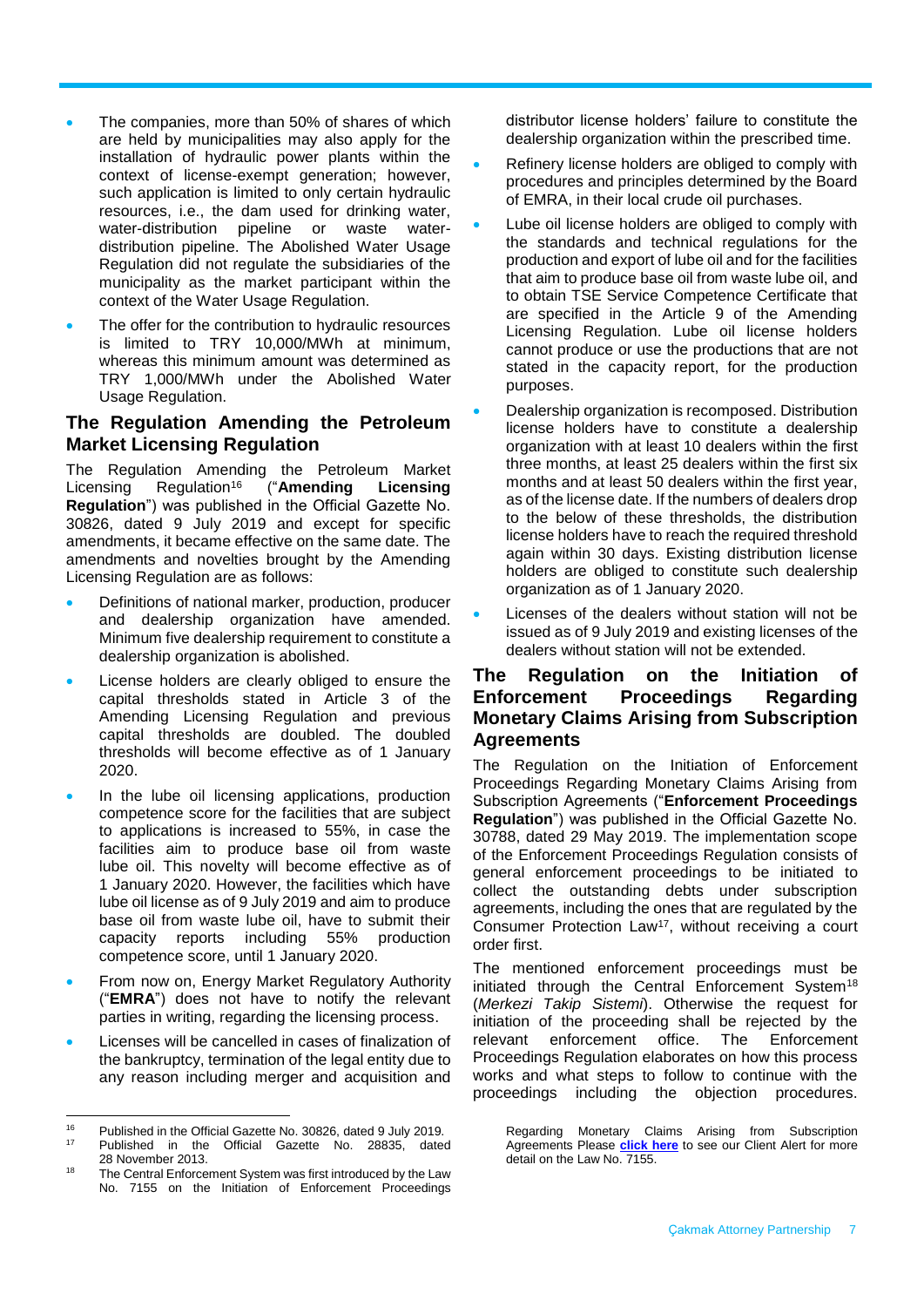Moreover, the Enforcement Proceedings Regulation sheds light on the details regarding the procedures of registering an attorney as an authorized representative within the Central Enforcement System.

The Enforcement Proceedings Regulation governs the proceedings up until the attachment stage. Therefore, the rest of the proceedings will be subject to the general rules set out in the Enforcement and Bankruptcy Law<sup>19</sup>.

The Enforcement Proceedings Regulation became effective as of 1 June 2019. However, it is not applicable to the enforcement proceedings pending as of its effective date.

## **Draft Legislation**

**Draft Principles and Procedures on Examination Regarding Temporary Investment Obligations of Natural Gas Distribution Companies Subject to Expansion in Distribution Region**

Natural gas distribution companies have temporary investment obligations under their distribution licenses, tender specifications and the relevant legislation including the Natural Gas Market Law<sup>20</sup> and the Natural Gas Market Distribution and Customer Services Regulation<sup>21</sup>. On 2 July 2019, Energy Market Regulatory Authority ("**EMRA**") published draft principles and procedures on examination regarding the investment obligations of natural gas distribution companies which are subject to expansion in their distribution region (the "**Draft Procedures**").

The scope of the examination foreseen by the Draft Procedures mainly focuses on (i) investment commencement minutes, (ii) minutes relating to first gas supply, (iii) application drawings demonstrating medium and low-pressure distribution pipes, (iv) scalar medium data of the maps showing current distribution network whose investment is completed, and (v) information and documents concerning investments whose production cannot be realized due to the specified force majeure events. The examinations shall be performed on behalf of EMRA by two independent firms authorized by EMRA's Decision No. 1995/1 dated 29 January 2009<sup>22</sup> based on these documents.

Pursuant to the Draft Procedures, upon submission of the relevant minutes to the EMRA within three working days following the completion of the relevant investment obligations, the distribution company shall request an examination of its investment obligations. Subsequently, the distribution company shall sign a contract with one of the authorized firms for either on-site or off-site examination in accordance with EMRA's decision. The examination report to be prepared shall be evaluated by

the commissions within the Natural Gas Market Department of EMRA.

This Draft Procedures is also applicable to the companies, whose expansions have been completed and investment obligation terms have expired before the effective date of the Draft Procedures. In this regard, those companies shall sign a contract with one of the authorized firms within two months following the effective date of the Draft Procedures in order to have an on-site examination report.

## **Draft Amendments to the Procedures and Principles Regarding the Operation of the Organized Natural Gas Wholesale Market**

The Draft Amendments to the Procedures and Principles Regarding the Operation of the Organized Natural Gas Wholesale Market ("**Draft Amendments**") as proposed by the market operator EPİAŞ was published on the official website of the Energy Market Regulatory Authority ("**EMRA**") on 24 July 2019 and was open for public opinion until 2 August 2019.

The Draft Amendments mainly foresee changes arising from the newly introduced concept of "Weekly Products". Accordingly, the Draft Amendments define Weekly Products as "*Products pertaining to various delivery periods for the following week which can be subject to transactions within the trade interval determined under these Procedures and Principles*". Indeed, due to this proposed amendment, the current transactions carried out at the Continuous Trade Platform (*Sürekli Ticaret Platformu*), i.e., the electronic platform operated by EPİAŞ, are suggested to be separated under two categories: (i) Daily Products and (ii) Weekly Products.

The Draft Amendments further govern the details of the trade opening and closing periods for the anticipated transactions mentioned above. Accordingly, it is suggested that the current trade interval period will be continued to be applied for transactions of Daily Products; while the trade opening and closing for Weekly Products will be 08:00 AM Monday and 17:00 PM Friday, respectively. The Draft Amendments also envisage certain provisions regarding the determination of swaps, delivery periods, and calculation of advance payments for Daily and Weekly Products.

## **Draft Amendments to the Electricity Market Licensing Regulation and Regulation on Documentation and Support of Renewable Energy Sources**

On 30 July 2019, Energy Market Regulatory Authority ("**EMRA**") published the draft amendments to the Electricity Market Licensing Regulation<sup>23</sup> and the Regulation on Documentation and Support of

<sup>&</sup>lt;sup>19</sup> Published in the Official Gazette No. 2128, dated 19 June 1932.<br><sup>20</sup> Published in the Official Cazatte No. 24200, dated 19 April 2001.

<sup>&</sup>lt;sup>20</sup> Published in the Official Gazette No. 24390, dated 18 April 2001. Published in the Official Gazette No. 24925, dated 3 November 2002.

<sup>22</sup> These firms are Istanbul Uygulamalı Gaz ve Enerji Teknolojileri Araştırma Mühendislik Sanayi Ticaret A.Ş. (UGETAM) and S&Q Mart Kalite Güvenlik Sanayi ve Ticaret A.Ş. (S&Q MART).

<sup>&</sup>lt;sup>23</sup> Published in the Official Gazette No. 28809, dated 2 November 2013.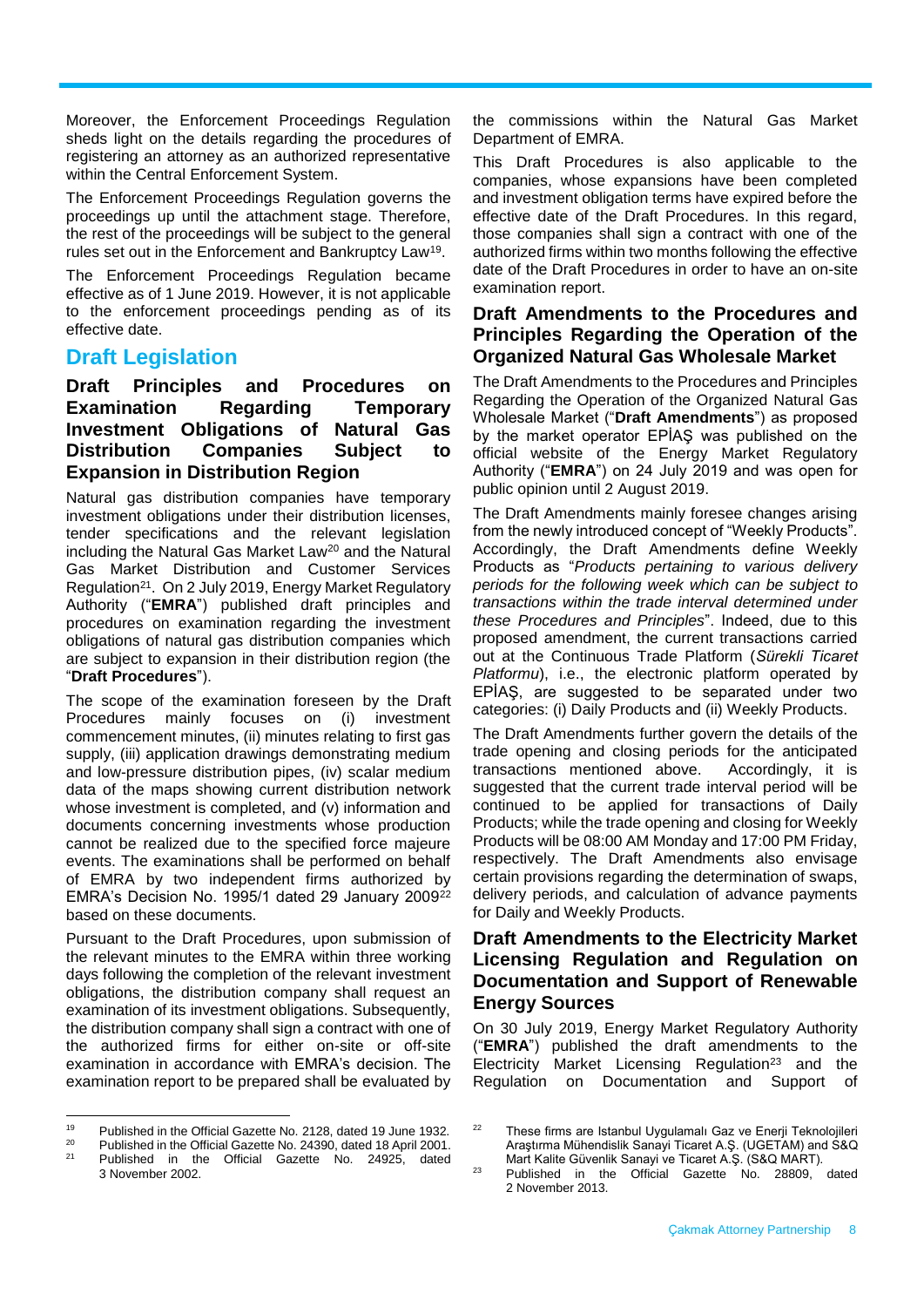Renewable Energy Sources<sup>24</sup> on its website for public opinion until 23 August 2019. The important novelties provided under the draft are as follows:

- Definitions of (i) combined electricity generation facility, (ii) combined renewable energy based electricity generation facility, (iii) combined incineration electricity generation facility, (iv) electricity generation facility with an auxiliary resource, (v) main source, (vi) auxiliary source, and (vii) floating solar power plant ("**Floating GES**") will be added to Electricity Market Licensing Regulation. The electricity generation facilities stated in (i), (ii), (iii), and (iv) are defined as electricity generation facilities with multiple resources ("**Multiple Source Facilities**").
- Auxiliary sources used in the Multiple Source Facilities are deemed as a unit of the main source and will be evaluated under pre-license and/or license of the relevant facility together with the main source. That is to say, no additional pre-license and/or license will be required specifically to the auxiliary sources. Auxiliary sources cannot be converted to main sources in combined electricity generation and combined renewable energy based generation facilities.
- For the pre-license and license applications, installed capacities of the main and auxiliary sources will be considered together for calculation of the facility's total installed capacity. The same method will be used for the calculation of license fees and securities, as well.
- For the hydraulic sources, affirmative opinion of the General Directorate of State Hydraulic Works' ("**DSİ**") is required for the establishment of the Floating GESs and other renewable energy sources based generation facilities, on the field set out in the pre-licenses of hydraulic sources.
- For the combined electricity generation and combined renewable energy based generation facilities, liability to have a wind or solar measurement that is obtained within last eight years, will not be sought.
- The generation facilities with a single source can be converted into the Multiple Source Facilities both within the pre-license period or license period provided that (i) there will be no need to change the site of the facility, (ii) total installed capacity will not change, (iii) there will be no change in the connection type and point and voltage level, (iv) affirmative opinion of the Ministry of Energy and Natural Resources, General Directorate of Energy Affair for the wind and solar power based facilities,

and affirmative opinion of DSİ for hydraulic power based facilities, is received after technical evaluation.

- In case electricity generation commences based on the auxiliary source before the main source becomes operational, the security which is submitted to EMRA, will not be returned. The electricity amount that is generated until the main source becomes operational will be deemed as test generation and no payment will be made as a consideration.
- Net energy amount generated in combined renewable energy based electricity generation facilities will be purchased within the scope of YEKDEM based on the minimum price of the renewable sources of the facility.
- If both of the sources of a generation facility with an auxiliary source are renewable, YEKDEM price will be the main source's determined price.
- The period of benefitting from YEKDEM cannot be extended when the generation facilities, which are operated within scope of YEKDEM, are converted into the generation facilities with an auxiliary resource or combined renewable energy based electricity generation facilities. Therefore, such a converted facility will benefit from YEKDEM for the new resource only during the remaining YEKDEM period.

# **Articles**

## **The Honeymoon is Over: Turkey Limits the Electrical Capacity Increase Capabilities and Feed-In Benefits in Renewable Projects**

2019 witnessed two important changes in the renewable projects in Turkey. First, the legislation provided that the new electrical capacities after 28 February 2019 cannot benefit from Turkey's renewable energy feed-in tariff; i.e., YEKDEM<sup>25</sup>. Further, TEİAŞ, the state-owned transmission system operator, provided limits to the maximum additional electrical capacities that can be allocated to each region in respect of the wind and solar projects. No additional capacities will be permitted in certain regions, such as the renewably rich Aegean region.

#### **1. First Change: No feed-in for the new capacities after 28 February 2019.**

The amendment introduced to Article 6(c) of the Renewable Energy Law<sup>26</sup> on 28 February 2019 provided that the increased capacities, for which a license amendment is made after 28 February 2019, shall not

the first 10 years of the operation, provided that such power plants are commissioned by 31 December 2020.

 $24$ Published in the Official Gazette No. 28782, dated 1 October 2013.

<sup>&</sup>lt;sup>25</sup> Renewable energy power plants can participate in the YEKDEM mechanism that mainly provides a guaranteed purchase price for

<sup>&</sup>lt;sup>26</sup> The Law No. 5346 on the Use of Renewable Energy Resources for the Energy Generation Activities, published in the Official Gazette No. 25819, dated 18 May 2005.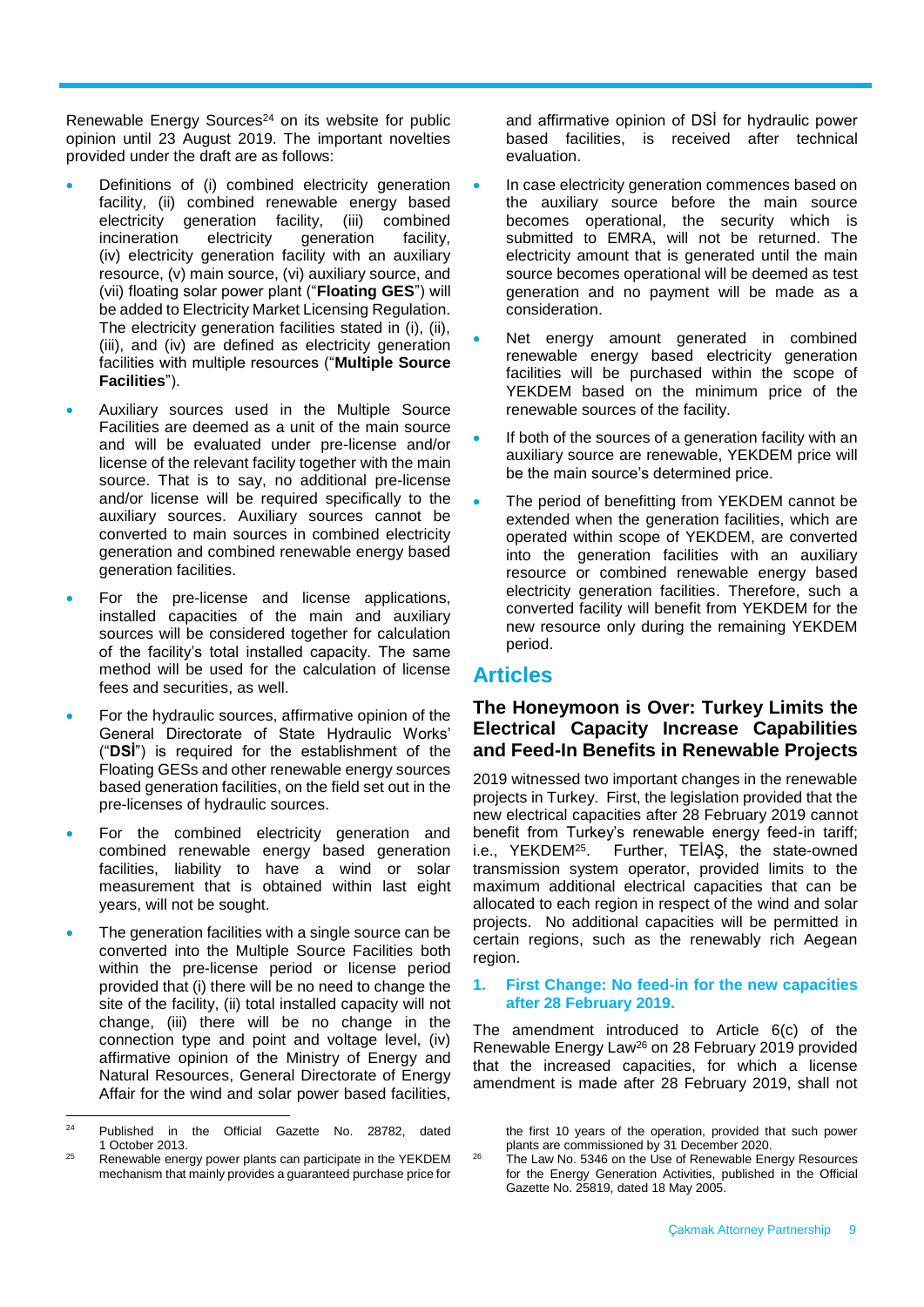benefit from YEKDEM. In other words, the existing capacity may benefit from YEKDEM, but the electricity output generated from such increased capacity can be sold on a merchant basis without the support of the feedin tariff.

On 23 August 2019, amendments were introduced to the Electricity Market Licensing Regulation<sup>27</sup> and YEKDEM Regulation<sup>28</sup>. These clarified that only electrical capacity increases (but not the mechanical capacity increases) qualify as "capacity increase" for the purposes of Article 6(c) of the Renewable Energy Law. Therefore, the electrical capacities increased after 28 February 2019 will not benefit from YEKDEM.

#### **2. Second Change: Limitations on the Electrical Increase Capabilities**

Based on EMRA's decision No. 8704 and dated 11 July 2018, TEİAŞ provided limits to the electrical capacity increases in wind and solar projects $29$ . Accordingly, EMRA may accept the electrical capacity increase demands up to the capacities permitted by TEİAŞ for each region.

No additional capacities are allowed in certain regions with the exception of the projects which have already

completed their mechanical capacity installation. Such projects might be granted with an electrical capacity increase up to the half of the delta between their licensed mechanical and electrical capacities.

#### *Why these have happened?*

- *First change:* The legislator reasoned that there is a need to limit the increasing YEKDEM costs (which are based in US Dollars) to protect the customers that ultimately shoulder these costs as a result of the YEKDEM cost components.
- *Second Change:* TEİAŞ seems to have considered the actual need for new wind and solar capacities on a region by region basis. Please see below a map setting out TEİAŞ's regional limits to the electrical capacity increases. Regions 2 and 5, where most of the wind and solar power plants are currently located, are not granted with any additional capacity. On the other hand, the biggest capacities are allocated to the Marmara region (regions 1 and 3) presumably on the account of the fact that the regional supply of electricity is lower than the demand in these industrially most developed regions.



<sup>27</sup> Published in the Official Gazette No. 28809, dated 2 November 2013.

The announcement of TEİAŞ dated 31 July 2019 was published on [https://www.teias.gov.tr/tr/duyuru/resges-guc](https://www.teias.gov.tr/tr/duyuru/resges-guc-artirim-taleplerine-iliskin-bolgesel-kapasiteler)[artirim-taleplerine-iliskin-bolgesel-kapasiteler](https://www.teias.gov.tr/tr/duyuru/resges-guc-artirim-taleplerine-iliskin-bolgesel-kapasiteler)

<sup>&</sup>lt;sup>28</sup> The Regulation on Documentation and Support for Renewable Energy Resources, published in the Official Gazette No. 28782, dated 1 October 2013.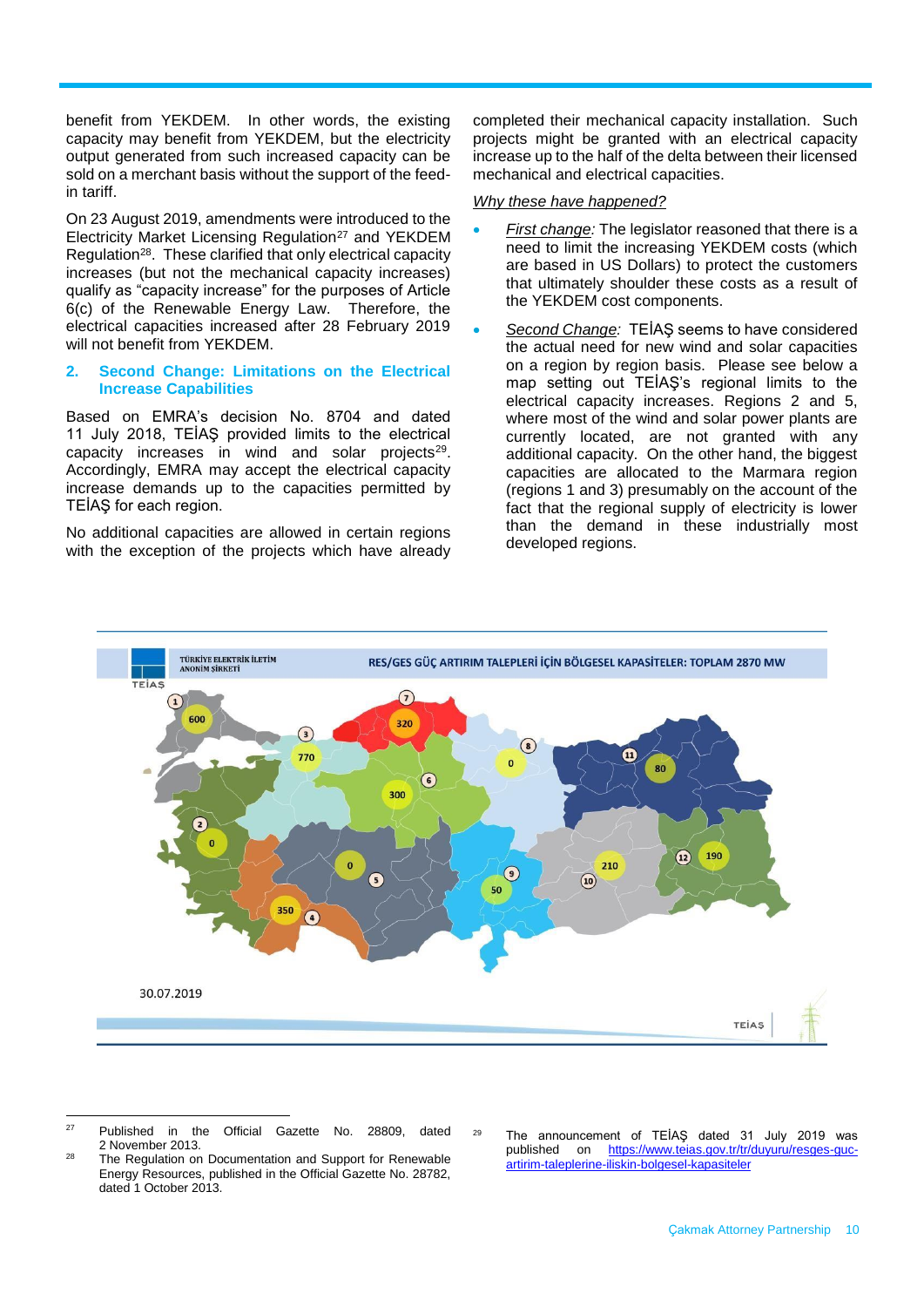## **Turkish Electricity Market is Ready to Initiate the Reliability Options**

Electricity is sold in Turkish electricity market by way of mainly two methods: (i) the bilateral agreements; and (ii) the balancing mechanism $30$ . Market participants may also trade electricity future contracts in İstanbul Stock Exchange (i.e., Borsa İstanbul A.Ş.), but physical delivery is currently not possible. However, this is about to change.

The recent amendments introduced to the electricity market legislation paved the way for Turkey's new reliability option market (*ileri tarihli fiziksel teslimat piyasası*) (the "**Market**") that will be operated by EPİAŞ, the operator of the organized electricity wholesale markets.

Under the reliability option scheme, the bidder offers the counterparty the option to procure electricity at a predetermined strike price. A right strike price will enable the seller to be paid a pre-determined strike price higher than the applicable energy market spot price. In which case, for instance, a power plant must generate and supply such electricity even when there is a peak demand and/or when the system is stressed. Thereby, this market provides a reliability component to the system.

EMRA published the draft Market Operation Principles and Procedures for the Reliability Option Market ("**Principles**")<sup>31</sup> that is currently open for the views and comments of the interested parties. The Principles mainly provide the following:

- The Market is operated by EPİAŞ.
- Generation, transmission, distribution, and supply companies are eligible to participate in the Market.
- EPİAŞ will carry out settlement activities, and securities will be managed by EPİAŞ and Takasbank<sup>32</sup>.
- The offers will be based on TRY/MWh.
- The transactions can pertain to certain territories, a delivery period (i.e., daily, weekly, monthly, and quarterly), or certain hours of the day (e.g., peak demand hours between 8.00 am and 8.00 pm).

## **Other Recent Developments**

## **11th Development Plan**

11<sup>th</sup> Development Plan, covering Turkey's economic and social policies to be put into practice from 2019 to 2023 ("**Development Plan**") was approved on 18 July 2019 by the decision of the Grand National Assembly of Turkey<sup>33</sup>.

The goals and policies set forth in the Development Plan address a comprehensive list of areas and sectors including energy, mining and public investment policies. The main actions set forth in the Development Plan regarding these sectors, are as follows:

- **1. Energy**
- For the electricity and natural gas markets, costbased pricing will be adopted.
- Afşin-B Thermal Power Plant, Keban Hydroelectric Power Plant ("**HEPP"**), Karakaya HEPP and Hirfanlı HEPP will be rehabilitated. Ongoing projects such as, Akkuyu Nuclear Power Plant, Salt Lake Natural Gas Underground Storage Project and Kuzey Marmara Natural Gas Storage Extension Project, Tortum-Georgia Energy Transmission Line and TurkStream Onshore Section-1 Natural Gas Pipeline Construction Work will be completed. Work on the establishment of two new nuclear power plants will be continued.
- Nükleer Teknik Destek Anonim Şirketi will be put into operation.
- With the completion of Salt Lake Natural Gas Underground Storage Project and Kuzey Marmara Natural Gas Storage Extension Project, the total natural gas underground storage capacity will be increased to 10 billion cubic meters.
- Floating LNG Storage and Regasification Units ("**FSRU**") vessel will be procured and FSRU connect system will be completed.
- Renewable Energy Resource Areas ("**RERA**") and similar practices will be increased. National Green Building Certification System will be established. Unlicensed solar power plants and wind power plant applications will be expended.
- Cyber Security Operation Center will be established for operating the critically important energy infrastructure in a secure way.
- Efforts will be made to develop National Smart Grid Management System (National SCADA) to be used by the state owned entities operating in the energy sector.
- The installed capacity, which was 88,551 MW in 2018, will be increased to 109,474 MW. The share of renewable resources in electricity generation, which was 32.5% in 2018, will be increased to 38.8%.

<sup>&</sup>lt;sup>30</sup> The balancing mechanism refers to the dav-ahead, intra-dav. and balancing power markets operated by EPİAŞ.

<sup>31</sup> Published by EMRA on its web-site on 24 July 2019 and available for the public opinion until 15 August 2019.

<sup>32</sup> Takasbank (i.e., the Central Settlement Bank (*Merkezi Takas ve Saklama Bankası*)) is an institution operating the payment and security transactions between electricity market participants.

<sup>&</sup>lt;sup>33</sup> The relevant decision of the Grans National Assembly of Turkey was published in the Official Gazette No. 30840 (*bis*), dated 23 July 2019.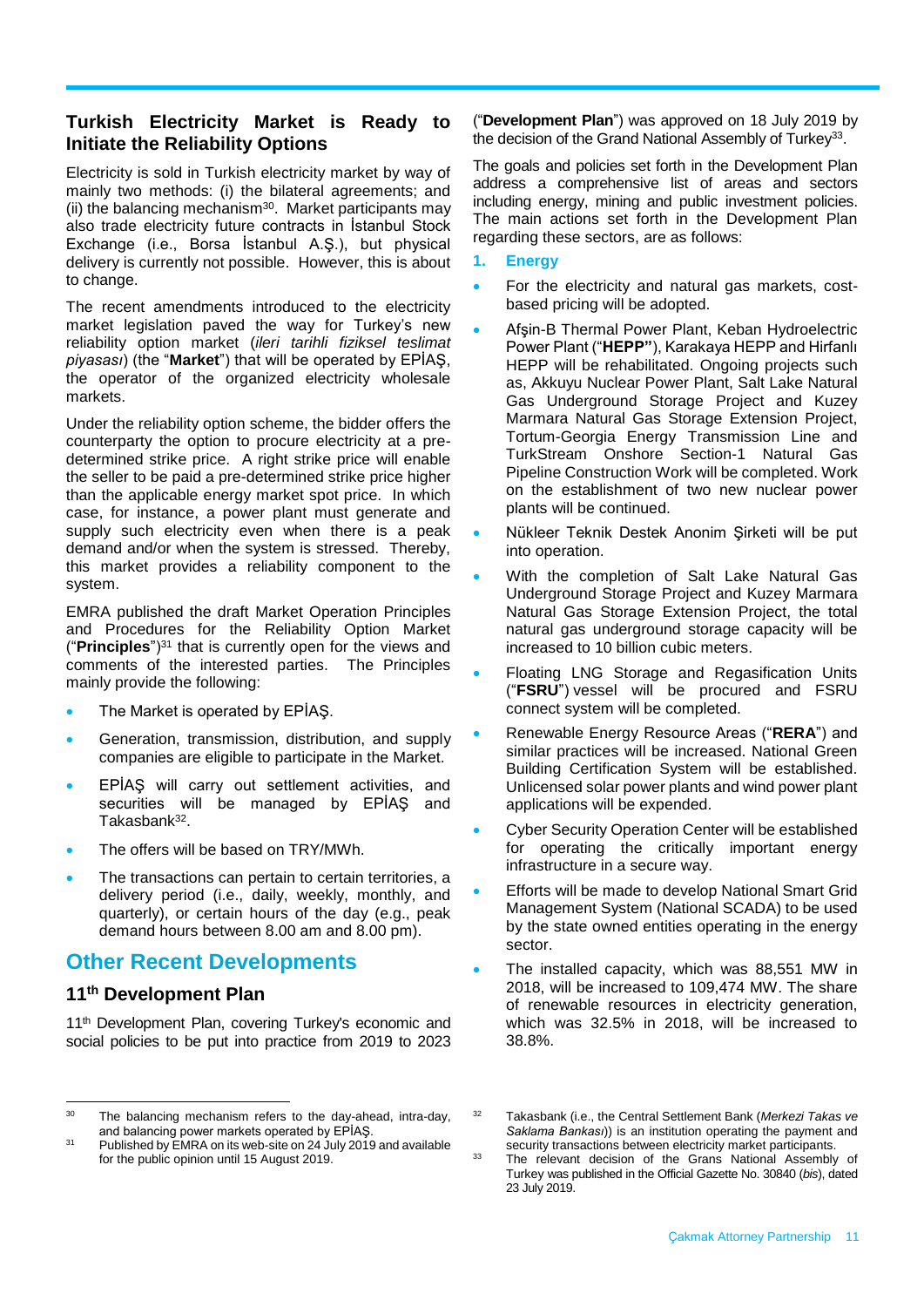## **2. Mining**

- Exploration and production activities concerning local resources, which will be the basis of energy production, will be increased and local equipment production will be promoted. Priority will be given to the exploration of rare earth elements, boron and other mines with high economic potential. Lignite reserves will be prepared for the tender for plant establishment.
- Conformity with the environmental and work safety legislation will be increased.
- Infrastructure for carrying out approval, certificate and license processes on electronic environment will be developed. Bureaucratic burden will be eased to promote investments.
- Oil and natural gas seismic exploration and drilling activities in the seas, including Turkish Republic of the Northern Cyprus territorial waters, will be increased. It is aimed to increase the offshore drilling amount to 26 by the end of 2023.
- A mechanism for reducing the financial risks of private sector in will be developed. Mining Investment Partnership model will be formed.
- Mining exportation which was amounted to 3,4 billion dollars in 2018, is expected to reach 10 billion dollars in 2023.
- **3. Public Investment Policies:**
- To increase activity and efficiency in Public Private Partnership ("**PPP**") applications, a new framework regulation will be set forth. PPP's dispersed legislations and differing implementations of preparation/approval processes will be jointly regulated. Risk sharing in PPP applications will be carried out most appropriately. Local machine utilization for PPP projects will be ensured.
- Before developing new investment projects, expending for maintenance-repair and rehabilitation of the existing investments will primarily be evaluated in order to obtain the maximum benefit from the existing capital stock.
- To strengthen the public investment process, standardization will be ensured in all institutions covering local administrations for investment projects including PPP and capacity will be increased. Regarding the phases of public investments, specifically for PPP projects, standard

guides will be prepared for preparation, tender and agreement issues. Institutional structure will be strengthened by means of forming a national PPP policy.

 Canal Istanbul, three-story Grand Istanbul Tunnel, Filyos Port Superstructure and Enterprise, Çandarlı Port Superstructure and Enterprise and some of the priority projects such as differing urban environment infrastructure are planned to be realized by PPP

method. Additionally, projects that are carried out via PPP model such as 11 city hospitals with a total of 18.716-beds capacity and Gebze-Orhangazi-Izmir Highway, Kurtköy-Akyazı and Kınalı-Odayeri parts of North Marmara Highway, Malkara Çanakkale part of Kınalı-Tekirdağ-Çanakkale-Balıkesir Highway, Ankara-Niğde Highway, Aydın-Denizli Highway, 2nd Phase of Istanbul Airport, Çeşme Airport will be completed.

 The distribution of targeted sectors in total public fixed capital investments at the time of their plan will be as follows, from high to low; transportation (34.8%), other public services (25.1%), education (19.1%), agriculture (6.1%), energy (5.2%), technologic research (4.7%), health (4.3%), mining (3.2%), housing (1.1%), manufacturing (0.8%) and tourism (0.3%).

## **Projects in Pipeline**

- **1. Health Public Private Partnership Projects:**
- The tender bids have been received for the PPP projects of Aydın City Hospital, Antalya City Hospital, Diyarbakır Kayapınar Hospital, Ordu City Hospital, Samsun City Hospital, Denizli City Hospital, and Trabzon City Hospital during 2018. The auction date will be announced for these projects as the next step.
- The prequalification applications for İstanbul Sancaktepe City Hospital (4200 bed capacity) will be received on 11 November 2019.
- **2. Renewable Energy Resource Areas ("RERA"):**

The results of the tenders that have been conducted regarding the four wind power projects in Balıkesir, Çanakkale, Aydın, and Muğla regions, each with a capacity of 250 MWe based on the RERA model are approved as of 22 July 2019.

## **3. Grand Istanbul Tunnel Project**

The project design activities for the 3-Storey Grand Istanbul Tunnel Project are now completed the project is expected to be tendered through build-operate-transfer model in December, 2019.

# **Recent and Upcoming Conferences & Events**

## **World Energy Strategies Congress and Exhibition**

On 26-29 August 2019, Yildiz Technical University hosted World Energy Strategies Congress and Exhibition ("**WESCE 19**"), where scholars, government officials, sector leaders and experienced practitioners in the energy sector came together to discuss energy related matters. Dr. Cem Çağatay Orak, one of the partners of Cakmak Attorney Partnership spoke in the session on the Energy Law and IP Rights/Patents.